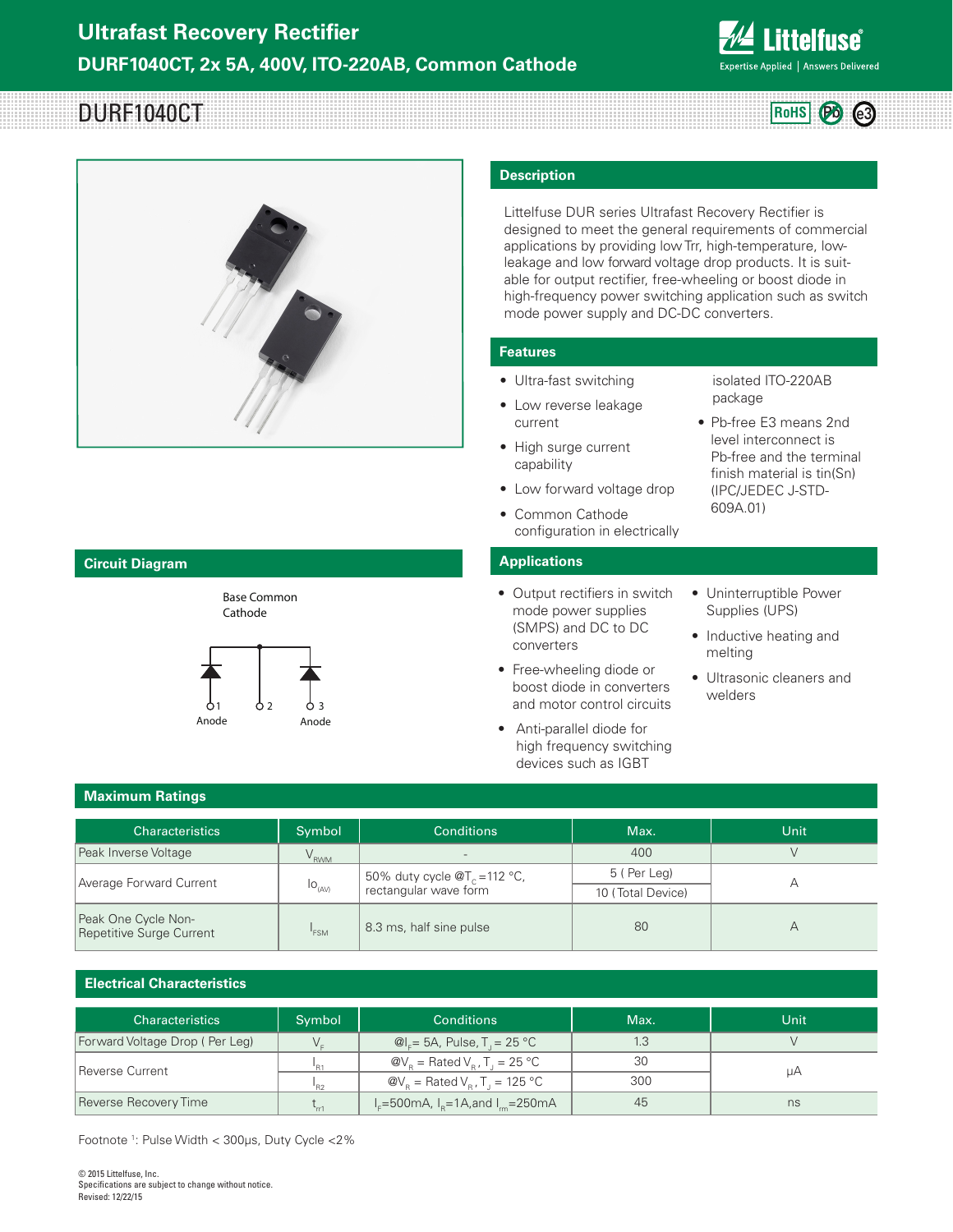## **Thermal-Mechanical Specifications**

| <b>Characteristics</b>                         | Symbol           | <b>Conditions</b>        | Specification   | <b>Unit</b>  |
|------------------------------------------------|------------------|--------------------------|-----------------|--------------|
| Junction Temperature                           |                  | $\overline{\phantom{a}}$ | $-55$ to $+150$ | $^{\circ}$ C |
| Storage Temperature                            | sta              |                          | $-55$ to $+150$ | $^{\circ}$ C |
| Typical Thermal<br>Resistance Junction to Case | $R_{\text{euc}}$ | DC operation             | 3.5             | °C/W         |
| Approximate Weight                             | wt               | $\overline{\phantom{a}}$ | 2.0             |              |
| Case Style                                     |                  | ITO-220AB                |                 |              |

#### **Figure 1: Typical Forward Characteristics Figure 2: Typical Reverse Characteristics**



### **Figure 3: Typical Junction Capacitance**





#### **Part Numbering and Marking System**



#### **\*xxxxx is YYWWL**

- $DUR = Device Type$ <br> $E = Packaae$  type
- $F =$  Package type<br>10 = Forward Curre
- 10 = Forward Current (10A)<br>40 = Reverse Voltage (400V)

- 40 = Reverse Voltage (400V)<br>CT = Configuration
- $CT =$  Configuration<br>  $LF =$  Littelfuse LF = Littelfuse<br>YY = Year
- YY = Year<br>WW = Wee  $=$  Week
- L = Lot Number